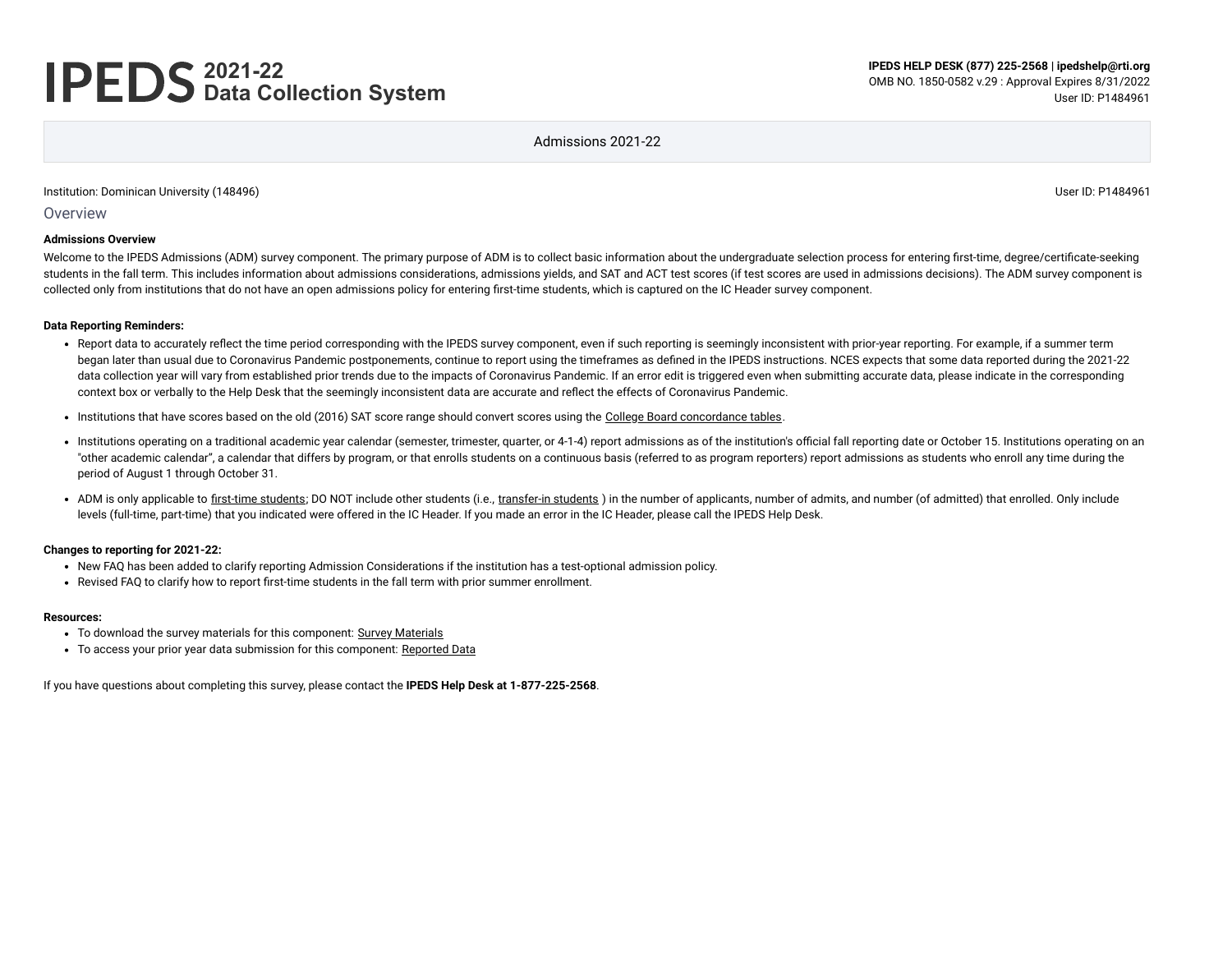#### Institution: Dominican University (148496) User ID: P1484961

## Admissions Considerations

1. Please select the option that best describes how your institution used any of the following data in its undergraduate selection process for the fall 2021 [first-time student](javascript:openglossary(241)) cohort. (If your institution has changed **its admissions considerations for the fall 2022 first-time student cohort, you may indicate such changes in the context box immediately following this section).**

| <b>Admission Considerations</b>                                                                                                                                                                                                                                                              | Required       | Considered<br>but not<br>required | Recommended    | Neither<br>Required nor<br>Recommended |
|----------------------------------------------------------------------------------------------------------------------------------------------------------------------------------------------------------------------------------------------------------------------------------------------|----------------|-----------------------------------|----------------|----------------------------------------|
| Secondary school GPA                                                                                                                                                                                                                                                                         | $\circledcirc$ | $\circ$                           | O              | O                                      |
| Secondary school rank                                                                                                                                                                                                                                                                        | O              | $\bullet$                         | O              | O                                      |
| Secondary school record                                                                                                                                                                                                                                                                      | $\bullet$      | О                                 | O              | O                                      |
| Completion of college-preparatory program                                                                                                                                                                                                                                                    | $\circledcirc$ | O                                 | O              | O                                      |
| Recommendations                                                                                                                                                                                                                                                                              | O              | Ο                                 | $\circledcirc$ | O                                      |
| Formal demonstration of competencies (e.g., portfolios, certificates of mastery, assessment instruments)                                                                                                                                                                                     | $\circ$        | $\circ$                           | O              | $\bullet$                              |
| <b>Admission test scores</b>                                                                                                                                                                                                                                                                 |                |                                   |                |                                        |
| SAT / ACT                                                                                                                                                                                                                                                                                    | O              | $\bullet$                         | O              | Ő                                      |
| Other Test (ATB, Wonderlic, WISC-III, etc.)<br>Note: If this is the only requirement other than a diploma or equivalent, and few students are not admitted due to this test, your institution is<br>open enrollment. Please contact the Help Desk to correct your response to this question. | $\circ$        | О                                 | O              | $\circledcirc$                         |
| TOEFL (Test of English as a Foreign Language)                                                                                                                                                                                                                                                | $\bullet$      | O                                 | O              | O                                      |

you may use the box below to provide additional context for the data you have reported above. Context notes will be posted on the College Navigator website. Therefore, you should write all context notes using proper grammar (e.g., complete sentences with punctuation) and common language that can be easily understood by students and parents (e.g., spell out acronyms).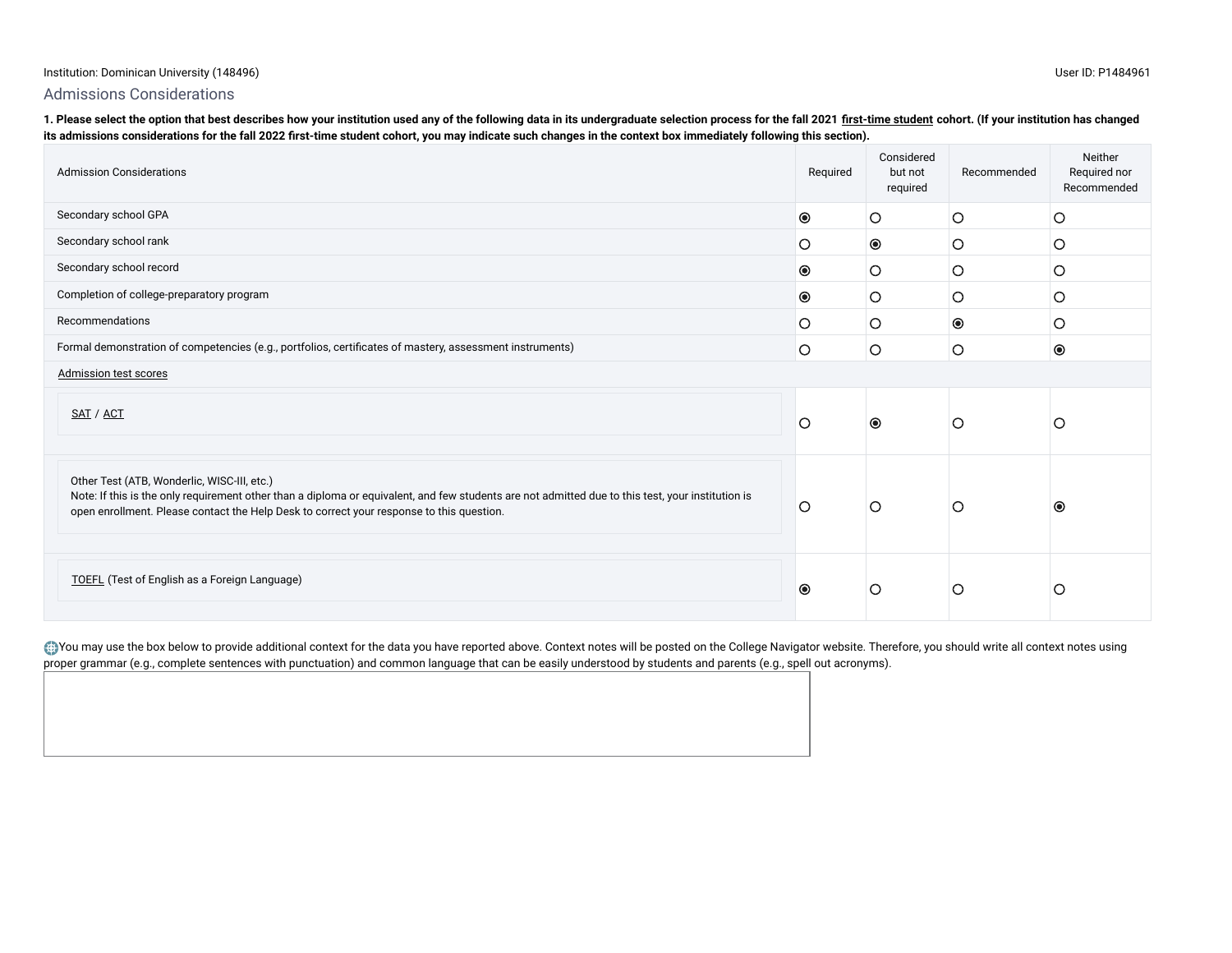## Selection Process - A/A/E

2. Provide the number of [first-time](javascript:openglossary(241))[,](javascript:openglossary(705)) [degree/certificate-seeking](javascript:openglossary(171)) [undergraduate students who applied, who were admitted, and who enrolled \(either full- or part-time\) at your institution for Fall 2021. Include](javascript:openglossary(705)) early **decision, [early action,](javascript:openglossary(703)) and students who began studies during the summer prior to Fall 2021.**

Remember that this question applies only to first-time, degree/certificate-seeking undergraduates. Do not include any other students in these totals. Report admitted students who enrolled in the summer ONLY IF they remained enrolled into the fall.

Only include levels that you indicated were offered in the IC Header. If you made an error in the IC Header, please remember to fix the error next year.

|                                                        | Men   | Women | Total |
|--------------------------------------------------------|-------|-------|-------|
| Number of applicants                                   | 1,302 | 2,543 | 3,845 |
| Number of admissions                                   | 998   | 2,114 | 3,112 |
| Number (of admitted) that enrolled full-time           | 145   | 316   | 461   |
| Number (of admitted) that enrolled part-time           |       |       |       |
| Total enrolled full-time and part-time                 | 146   | 316   | 462   |
| Percent of admissions enrolled full-time and part-time | 15    | 15    | 15    |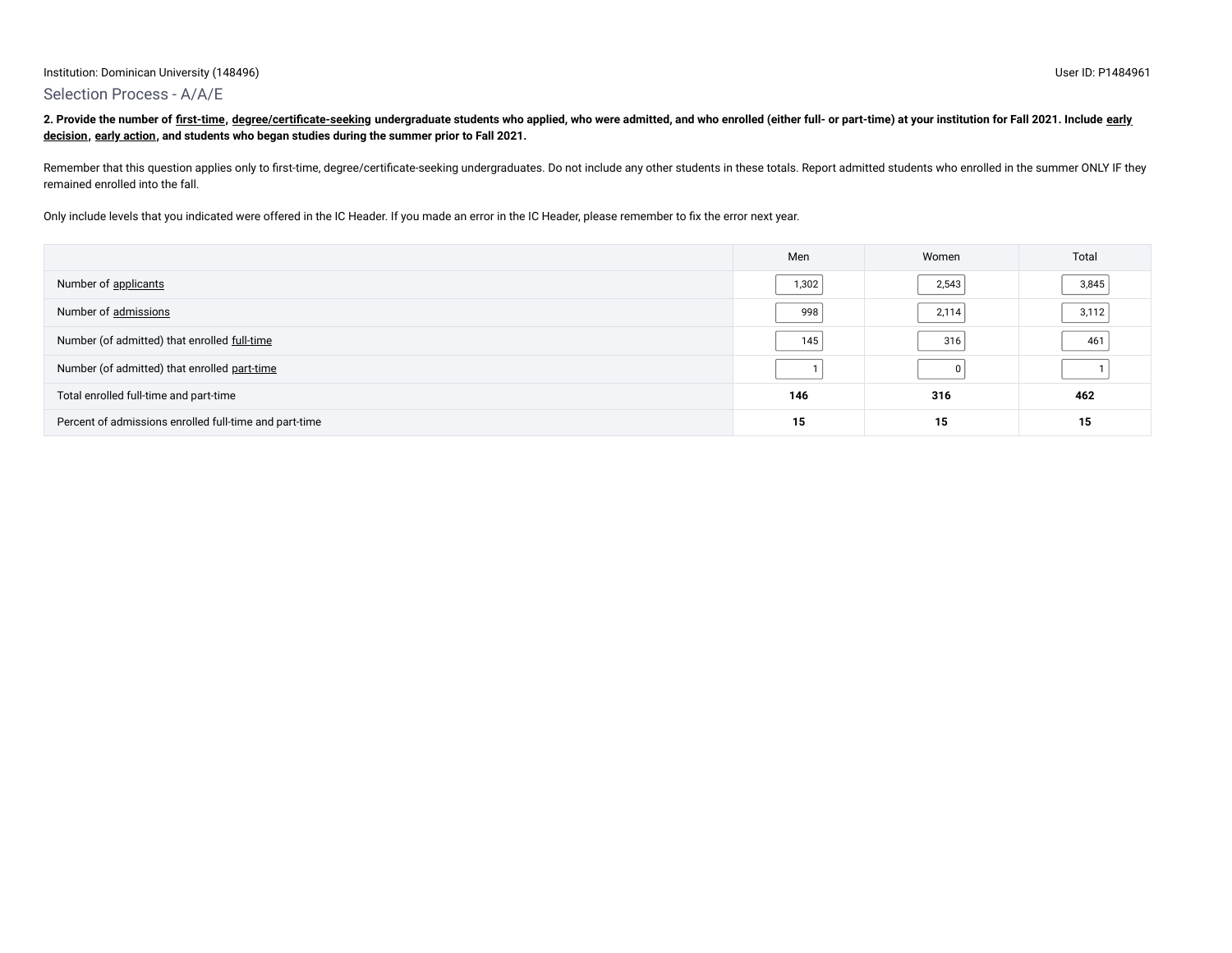#### Institution: Dominican University (148496) User ID: P1484961

## Selection Process - Test Scores

**3. Provide data for Fall 2021. Include new students admitted the summer prior to Fall 2021.**

| Number of enrolled students that submitted SAT scores  |    |
|--------------------------------------------------------|----|
| Percent of enrolled students that submitted SAT scores |    |
| Number of enrolled students that submitted ACT scores  | 15 |
| Percent of enrolled students that submitted ACT scores |    |

|                                        | 25th Percentile | 75th Percentile |
|----------------------------------------|-----------------|-----------------|
| SAT Evidence-Based Reading and Writing | 460             | 580             |
| SAT Math                               | 450             | 580             |
|                                        |                 |                 |
| <b>ACT Composite</b>                   | 22              | 27              |
| <b>ACT English</b>                     | 21              | 27              |
| ACT Math                               | 19              | 26              |

you may use the box below to provide additional context for the data you have reported above. Context notes will be posted on the College Navigator website. Therefore, you should write all context notes using proper grammar (e.g., complete sentences with punctuation) and common language that can be easily understood by students and parents (e.g., spell out acronyms).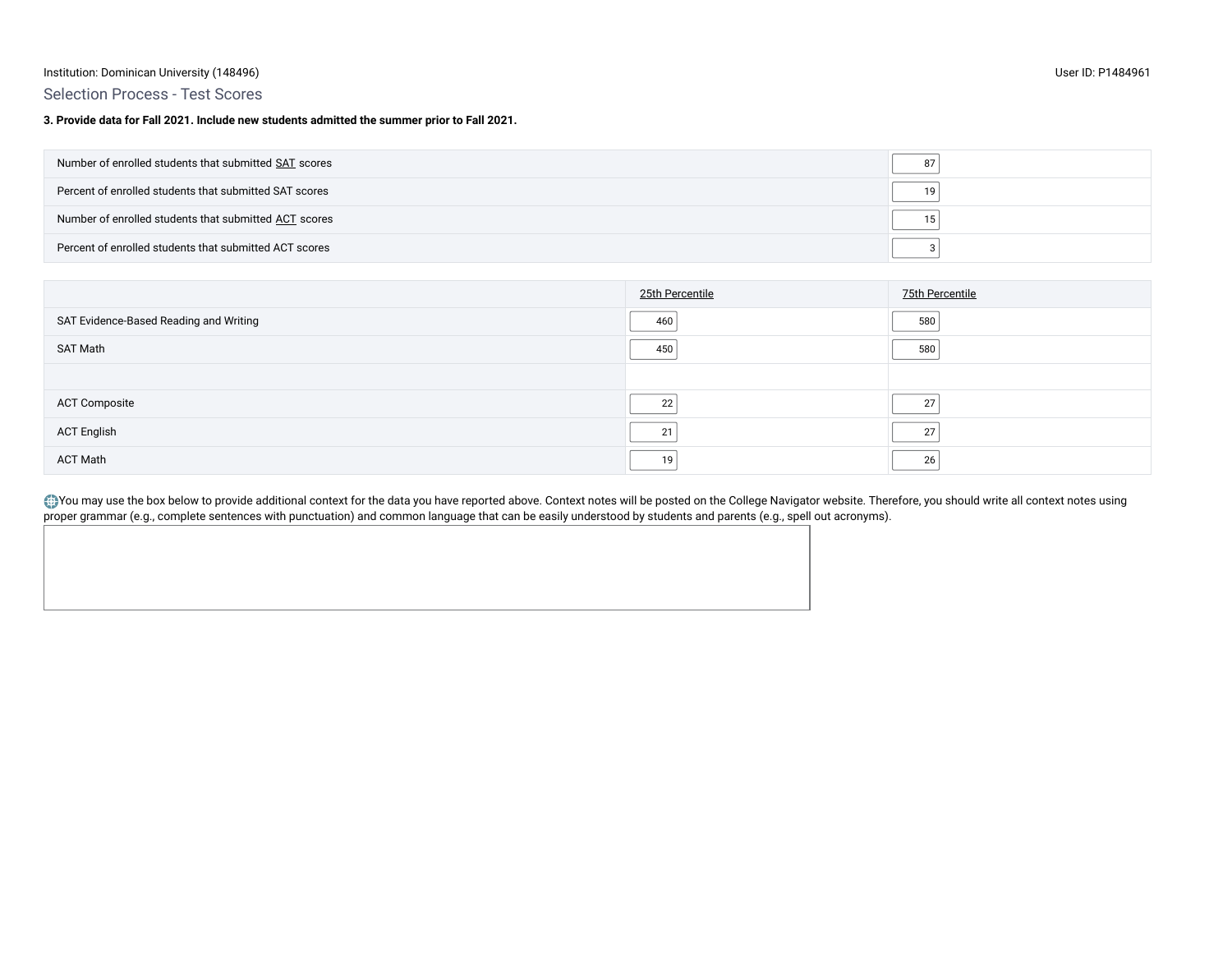#### Institution: Dominican University (148496) User ID: P1484961

### Prepared by

#### **Prepared by**

Reporting Reminders:

- The name of the preparer is being collected so that we can follow up with the appropriate person in the event that there are questions concerning the data.
- The Keyholder will be copied on all email correspondence to other preparers.
- The time it took to prepare this component is being collected so that we can continue to improve our estimate of the reporting burden associated with IPEDS.
- Please include in your estimate the time it took for you to review instructions, query and search data sources, complete and review the component, and submit the data through the Data Collection System.
- Thank you for your assistance.

| This survey component was prepared by:                                                                                                                                                                                     |                                                                                                                                |                                                     |                          |                      |       |                           |
|----------------------------------------------------------------------------------------------------------------------------------------------------------------------------------------------------------------------------|--------------------------------------------------------------------------------------------------------------------------------|-----------------------------------------------------|--------------------------|----------------------|-------|---------------------------|
| $\bullet$                                                                                                                                                                                                                  | Keyholder                                                                                                                      | O                                                   | <b>SFA Contact</b>       |                      | O     | <b>HR Contact</b>         |
|                                                                                                                                                                                                                            | <b>Finance Contact</b>                                                                                                         | О                                                   | Academic Library Contact |                      | Ω     | Other                     |
|                                                                                                                                                                                                                            | Name: Elizabeth Silk                                                                                                           |                                                     |                          |                      |       |                           |
|                                                                                                                                                                                                                            | Email: esilk@dom.edu                                                                                                           |                                                     |                          |                      |       |                           |
|                                                                                                                                                                                                                            |                                                                                                                                |                                                     |                          |                      |       |                           |
|                                                                                                                                                                                                                            | How many staff from your institution only were involved in the data collection and reporting process of this survey component? |                                                     |                          |                      |       |                           |
| 1.00                                                                                                                                                                                                                       | Number of Staff (including yourself)                                                                                           |                                                     |                          |                      |       |                           |
|                                                                                                                                                                                                                            |                                                                                                                                |                                                     |                          |                      |       |                           |
| How many hours did you and others from your institution only spend on each of the steps below when responding to this survey component?<br>Exclude the hours spent collecting data for state and other reporting purposes. |                                                                                                                                |                                                     |                          |                      |       |                           |
| Staff member                                                                                                                                                                                                               | <b>Collecting Data Needed</b>                                                                                                  | Revising Data to Match<br><b>IPEDS Requirements</b> |                          | <b>Entering Data</b> |       | Revising and Locking Data |
| Your office                                                                                                                                                                                                                | 3.00<br>hours                                                                                                                  |                                                     | hours                    |                      | hours | hours                     |
| Other offices                                                                                                                                                                                                              | hours                                                                                                                          |                                                     | hours                    |                      | hours | hours                     |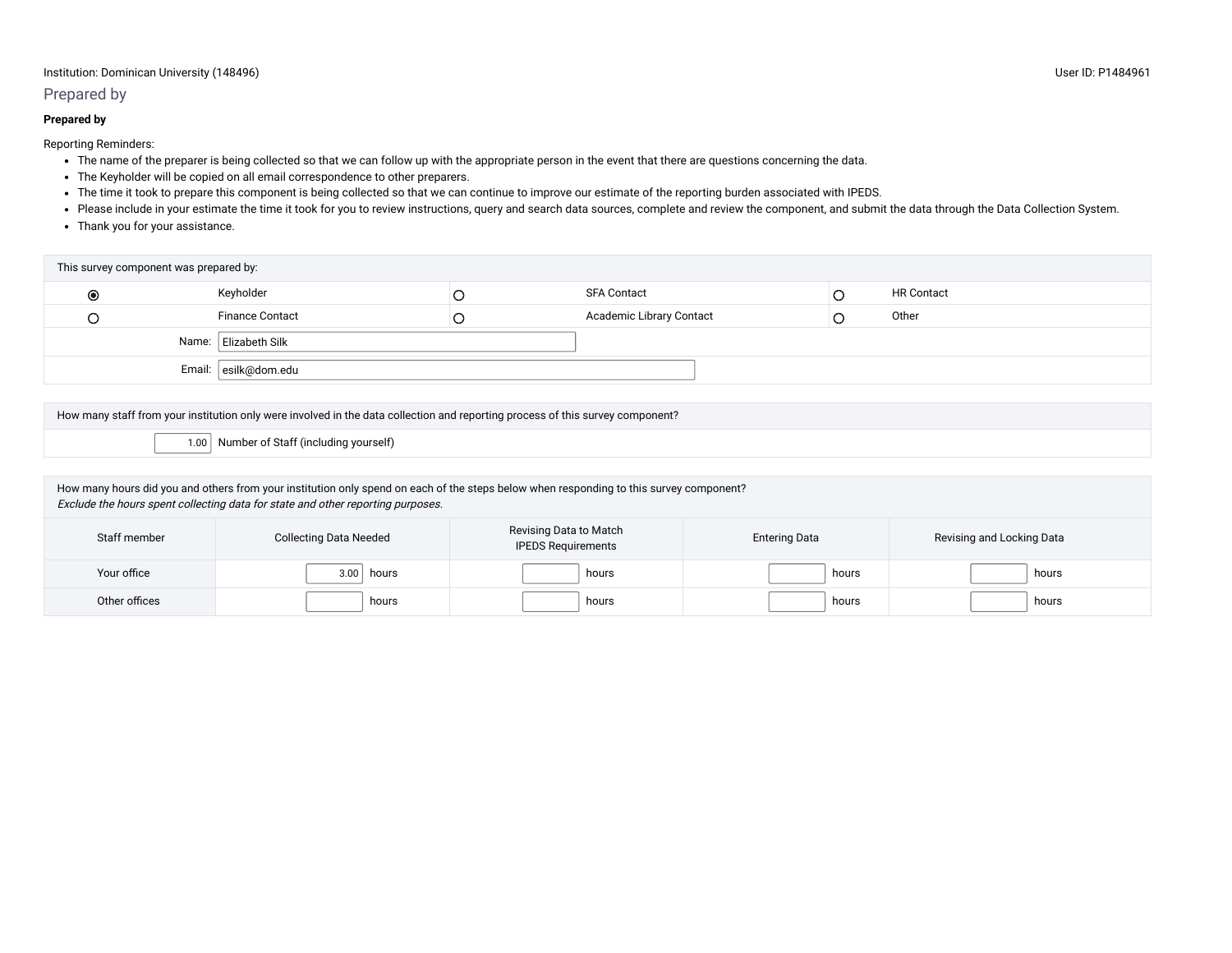#### Summary

#### **Admissions Component Summary**

IPEDS collects important information regarding your institution. All data reported in IPEDS survey components become available in the IPEDS Data Center and appear as aggregated data in various Department of Education reports. Additionally, some of the reported data appears specifically for your institution through the College Navigator website and is included in your institution's Data Feedback Report (DFR). The purpose of this summary is to provide you an opportunity to view some of the data that, when accepted through the IPEDS quality control process, will appear on the College Navigator website and/or your DFR. College Navigator is updated approximately three months after the data collection period closes and Data Feedback Reports will be available through the Data [Center](https://nces.ed.gov/ipeds/use-the-data) and sent to your institution's CEO in November 2021.

Please review your data for accuracy. If you have questions about the data displayed below after reviewing the data reported on the survey screens, please contact the IPEDS Help Desk at: 1-877-225-2568 or [ipedshelp@rti.org.](mailto:ipedshelp@rti.org)

| <b>ADMISSIONS INFORMATION</b>    |                               |                                                                                                                                               |       |                 |        |  |
|----------------------------------|-------------------------------|-----------------------------------------------------------------------------------------------------------------------------------------------|-------|-----------------|--------|--|
|                                  | Undergraduate Admissions      | Total                                                                                                                                         | Male  |                 | Female |  |
|                                  | Number of applicants          | 3,845                                                                                                                                         | 1,302 |                 | 2,543  |  |
|                                  | Percent admitted              | 81%                                                                                                                                           | 77%   |                 | 83%    |  |
|                                  | Percent admitted who enrolled | 15%                                                                                                                                           |       | 15%             | 15%    |  |
| <b>Admissions Considerations</b> |                               | Required                                                                                                                                      |       | Recommended     |        |  |
|                                  |                               | Secondary school GPA<br>Secondary school record<br>Completion of college-preparatory program<br>TOEFL (Test of English as a Foreign language) |       | Recommendations |        |  |

| <b>Test Scores</b>                     | # Submitting Scores         | % Submitting Scores         |
|----------------------------------------|-----------------------------|-----------------------------|
| <b>SAT</b>                             | 87                          | 19%                         |
| <b>ACT</b>                             | 15                          | 3%                          |
|                                        | 25 <sup>th</sup> Percentile | 75 <sup>th</sup> Percentile |
| SAT Evidence-Based Reading and Writing | 460                         | 580                         |
| SAT Math                               | 450                         | 580                         |
|                                        |                             |                             |
| <b>ACT Composite</b>                   | 22                          | 27                          |
| <b>ACT English</b>                     | 21                          | 27                          |
| <b>ACT Math</b>                        | 19                          | 26                          |
|                                        |                             |                             |